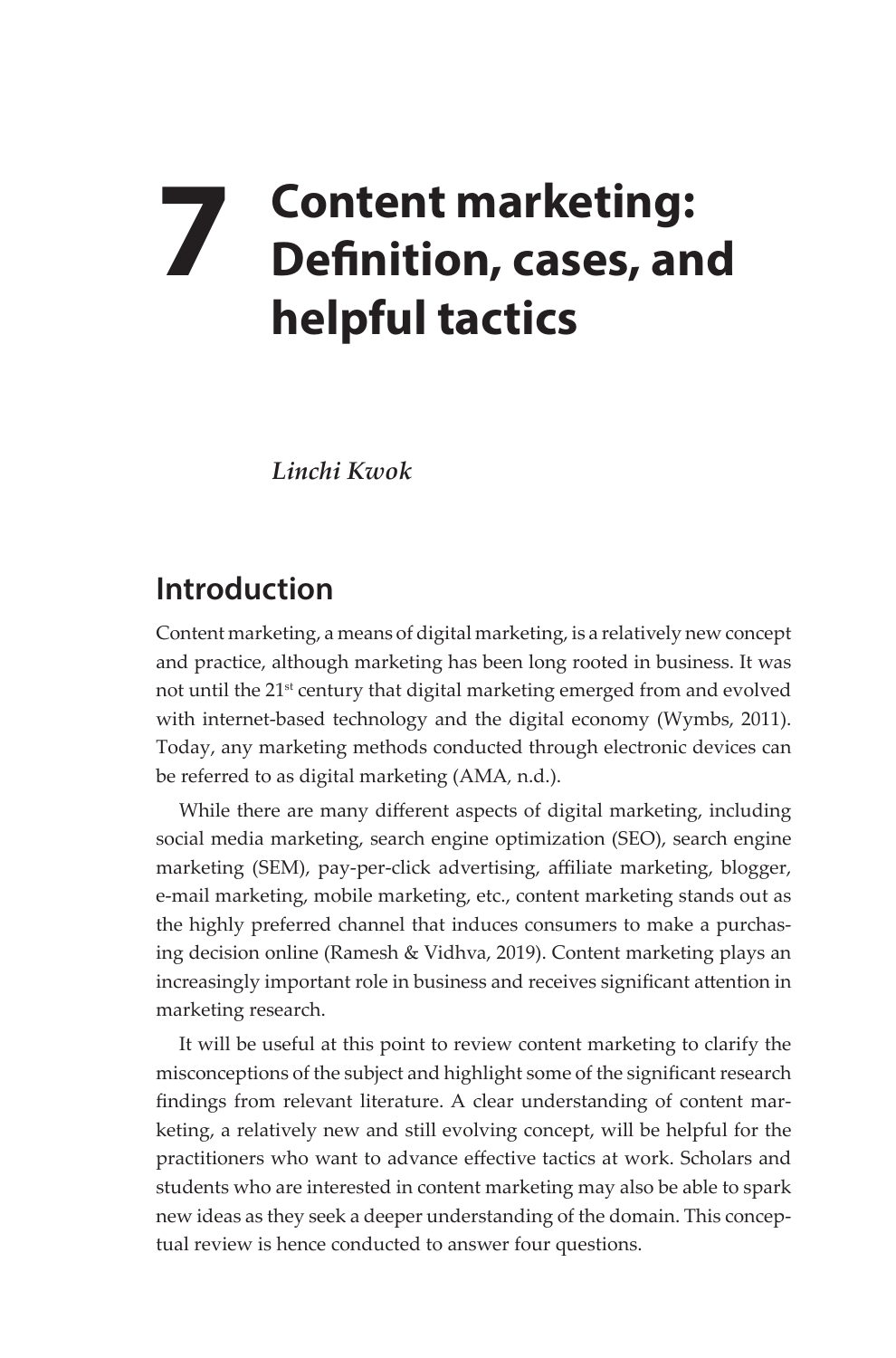- 1. What is content marketing?
- 2. Why is it highly relevant to hospitality and tourism businesses?
- 3. What are the significant impacts of content marketing on hospitality and tourism businesses?
- 4. What effective content marketing strategies can a hospitality and tourism business take?

## **Literature review**

According to the American Marketing Association, content marketing is "*the publishing and distribution of text, video, or audio materials to customers online. Blogs, videos, and podcasts are common ways for businesses to engage in content marketing*." (AMA, n.d.) The Content Marketing Institute (n.d.) defines content marketing as "*a strategic marketing approach focused on creating and distributing valuable, relevant, and consistent content to attract and retain a clearly-defined audience – and, ultimately, to drive profitable customer action.*" In a business-to-business context, content marketing "*involves creating, distributing and sharing relevant, compelling and timely content to engage customers at the appropriate point in their buying consideration processes, such that it encourages them to convert to a business building outcome*" (Jävine & Taiminen, 2016).

Regardless of its forms and distribution channels, the core information presented in content marketing is usually brand- or product-related. Some typical content marketing examples include infographics, webpage, podcasts, videos, and books (Steimle, 2014).

It is critical to distinguish 'content marketing' from 'digital content marketing'. These two terms look almost the same. Some research reports and studies might even mistakenly use these two terms interchangeably. Digital content marketing is essentially about the marketing of digital products.

The term 'digital content' is used to substitute 'digital product', 'electronic information products', 'information goods' and 'virtual products', which are bit-based objects that can be distributed through electronic channels (Koiso-Kanttila, 2004). Typical examples of digital content include e-books, e-journal articles, ringtones, and pay-per-view or pay-for-download videos. Digital content marketing is hence defined as "t*he management process responsible for identifying, anticipating, and satisfying customer requirements profitably in the context of digital content, or bit-based objects distributed through electronic channels*" (Rowley, 2008: 235).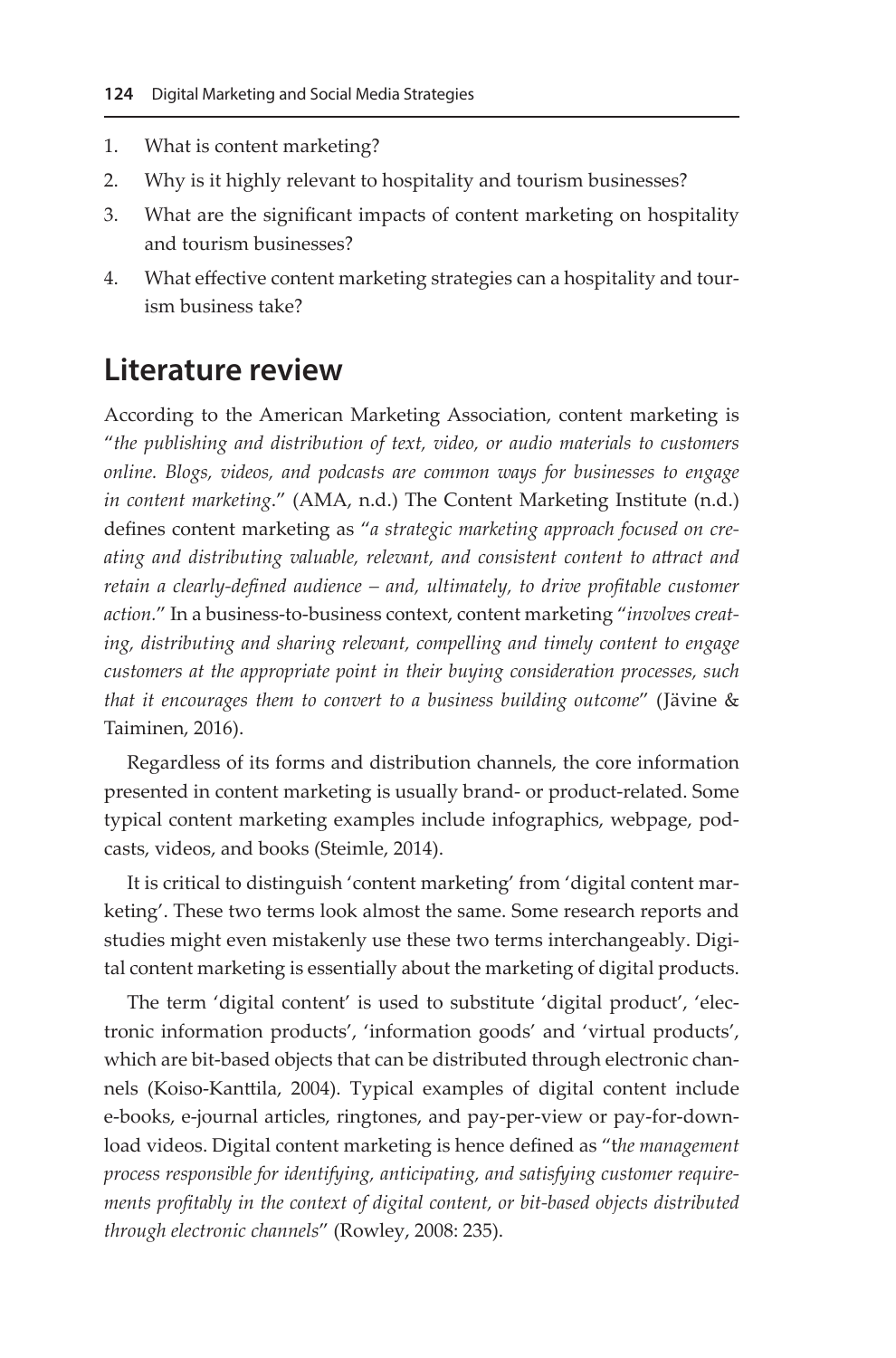The hospitality and tourism is a significant component of the service industry. What is offered in the hospitality and tourism industry also carries the unique characteristics of a service product, challenging marketers to address the issues of intangibility, inseparability of production and consumption, heterogeneity of quality, and perishability (De Chernatony  $&$ Segal-Horn, 2001). Thanks to content marketing strategies, hospitality and tourism companies can find ways to address some of those challenges, as illustrated in Table 7.1.

| Definition/description                                                                                                                                          | Possible solutions w/ content marketing strategies                                                                                                                                                                                                                                                                                                                                |
|-----------------------------------------------------------------------------------------------------------------------------------------------------------------|-----------------------------------------------------------------------------------------------------------------------------------------------------------------------------------------------------------------------------------------------------------------------------------------------------------------------------------------------------------------------------------|
| Intangibility                                                                                                                                                   |                                                                                                                                                                                                                                                                                                                                                                                   |
| Travelers want to enjoy<br>the experience and<br>the process, although<br>tangible goods (e.g., food<br>items) and the facility<br>also play an essential role. | The experience and service process can be vividly<br>described and documented into narratives. Or, they<br>can be captured and presented in a visual format,<br>such as pictures and videos. This kind of content<br>can help hospitality and tourism businesses present<br>authentic experiences to their potential customers.                                                   |
| Inseparability                                                                                                                                                  |                                                                                                                                                                                                                                                                                                                                                                                   |
| Travelers enjoy the<br>experience as the service<br>product is produced and<br>delivered.                                                                       | Consumers can share their experiences with their<br>networks during the service delivery process (e.g.,<br>IGTV & Facebook Live), allowing their followers to<br>participate virtually and be part of the experience.<br>Moreover, such experiences can be shared afterward.                                                                                                      |
| Heterogeneity                                                                                                                                                   |                                                                                                                                                                                                                                                                                                                                                                                   |
| Variations in service qual-<br>ity exist, e.g., differences<br>in consumer perceptions<br>and who offers/delivers<br>the service.                               | Businesses can influence consumers' perceived qual-<br>ity of a service product by communicating the same<br>content or consistent marketing messages with their<br>target customers. Meanwhile, they can also address<br>and respond to the service failure issues identified<br>from online reviews (one type of user-generated<br>content) to keep consistent service quality. |
| Perishability                                                                                                                                                   |                                                                                                                                                                                                                                                                                                                                                                                   |
| Travelers must enjoy the<br>experience and process<br>in a specific timeframe.                                                                                  | Potential consumers can better understand other<br>consumers' experiences about a hospitality and tour-<br>ism product by reading the user- or brand-generated<br>content. Consumers can also retrieve or 'relive'their<br>past experience by reviewing what they document-<br>ed, captured, and stored themselves.                                                               |

**Table 7.1:** Content marketing and the unique characteristics of a service product